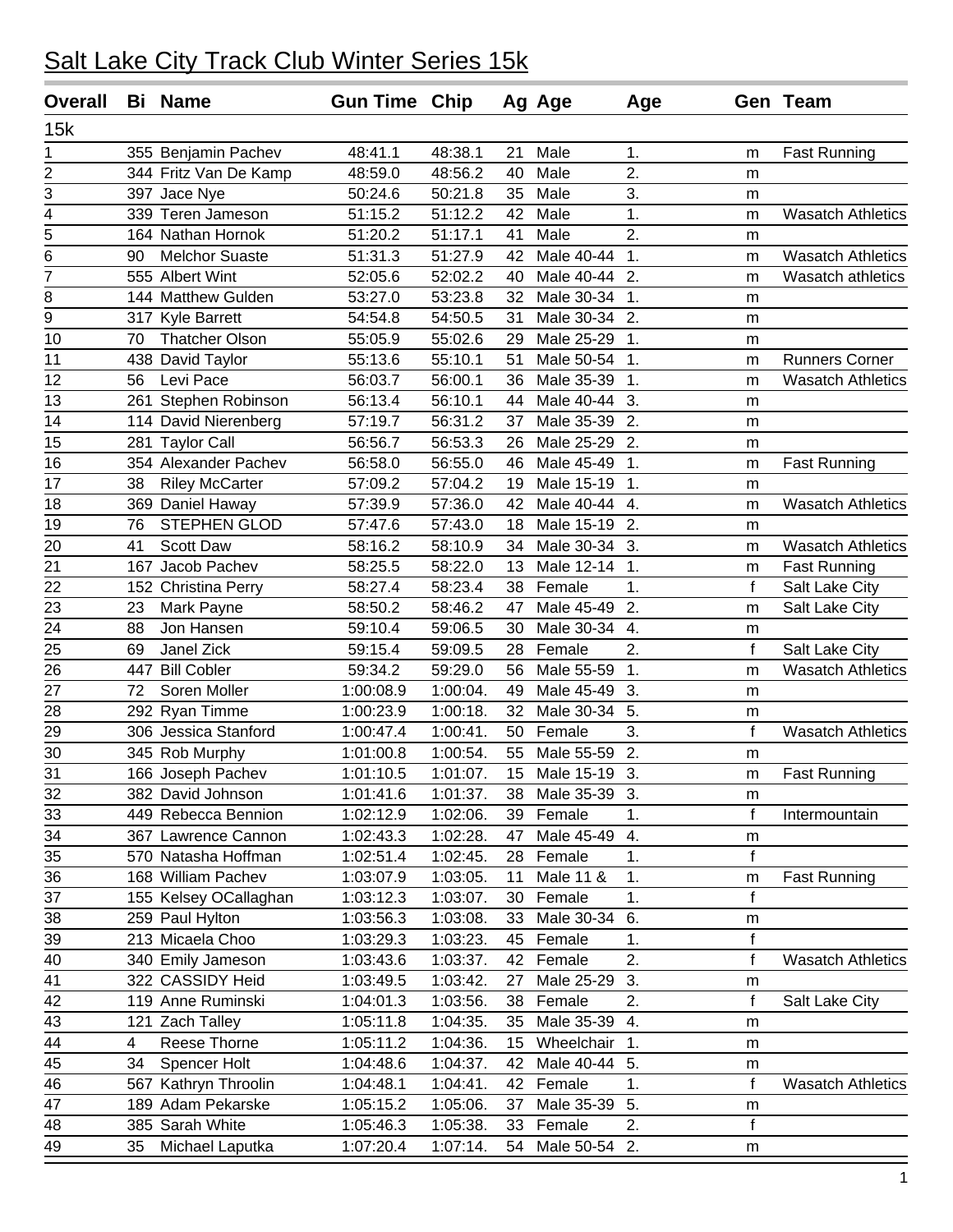| <b>Overall</b>  | Bi  | <b>Name</b>             | <b>Gun Time Chip</b>   |          |    | Ag Age           | Age           |                   | Gen Team                 |
|-----------------|-----|-------------------------|------------------------|----------|----|------------------|---------------|-------------------|--------------------------|
| 50              |     | 177 amie long           | 1:08:05.9              | 1:07:59. | 33 | Female           | 3.            | f                 |                          |
| 51              |     | 338 Darby Dustman       | 1:08:12.8              | 1:08:01. | 26 | Female           | 2.            | f                 |                          |
| 52              | 74  | Dale Cable              | 1:08:12.3              | 1:08:05. | 58 | Male 55-59       | 3.            | m                 |                          |
| 53              |     | 163 Kiyome Johnson      | 1:08:20.1              | 1:08:15. | 24 | Female           | 1.            | $\mathsf{f}$      | <b>Tooele Running</b>    |
| 54              |     | 162 Thomas Wright       | 1:08:20.3              | 1:08:16. | 23 | Male 20-24       | 1.            | m                 | Tooele Running           |
| 55              |     | 335 Felipe Moreira      | 1:08:21.8              | 1:08:17. | 39 | Male 35-39 6.    |               | m                 |                          |
| $\overline{56}$ |     | 351 Joshua Erekson      | 1:08:32.8              | 1:08:28. | 42 | Male 40-44       | 6.            | m                 |                          |
| 57              |     | 131 Missy Bird          | 1:08:36.2              | 1:08:28. | 33 | Female           | 4.            | $\mathbf f$       |                          |
| 58              |     | 404 Daniel Olsen        | 1:08:58.0              | 1:08:54. | 30 | Male 30-34 7.    |               | m                 | <b>Wasatch Athletics</b> |
| 59              |     | 178 Sandy Richman       | 1:09:13.2              | 1:09:00. | 43 | Male 40-44 7.    |               | m                 | Salt Lake City           |
| 60              |     | 456 Alan Lam            | 1:09:13.5              | 1:09:02. | 31 | Male 30-34 8.    |               | m                 | Salt Lake City           |
| 61              |     | 269 Thomas Francis      | 1:09:30.4              | 1:09:15. | 41 | Male 40-44 8.    |               | m                 |                          |
| 62              |     | 426 David Schurig       | 1:09:41.7              | 1:09:35. | 53 | Male 50-54 3.    |               | m                 |                          |
| 63              | 93  | Meg Peterson            | 1:11:46.0              | 1:09:53. | 37 | Female           | 3.            | f                 | <b>Wasatch Athletics</b> |
| 64              |     | 562 marcellus assiago   | 1:10:12.2              | 1:09:56. | 45 | Male 45-49       | 5.            | m                 | <b>Wasatch Athletics</b> |
| 65              | 19  | <b>EDSON LEITE</b>      | 1:10:11.7              | 1:10:01. | 39 | Male 35-39 7.    |               | m                 |                          |
| 66              | 271 | <b>Jeff Straley</b>     | 1:10:15.5              | 1:10:09. | 57 | Male 55-59       | 4.            | m                 |                          |
| 67              |     | 337 Maria Ralph         | 1:10:26.0              | 1:10:17. | 29 | Female           | 3.            | $\mathsf{f}$      |                          |
| 68              | 50  | Allison Thompson        | 1:10:34.9              | 1:10:21. | 34 | Female           | 5.            | $\mathbf{f}$      |                          |
| 69              | 51  | Jacob Thompson          | 1:10:35.1              | 1:10:21. | 33 | Male 30-34       | 9.            | m                 |                          |
| 70              | 25  | <b>Klaus Bielefeldt</b> | 1:10:38.1              | 1:10:33. | 60 | Male 60-64       | $\mathbf 1$ . | m                 |                          |
| 71              | 565 | <b>Tyson Hintze</b>     | 1:10:45.9              | 1:10:36. | 29 | Male 25-29       | 4.            | m                 |                          |
| 72              | 17  | Theo Evans              | 1:11:22.9              | 1:11:04. | 14 | Male 12-14 2.    |               | m                 |                          |
| 73              |     | 260 Chad Roberts        | 1:11:22.9              | 1:11:07. | 39 | Male 35-39       | 8.            | m                 |                          |
| 74              |     | 197 Jamesina Simpson    | 1:11:32.4              | 1:11:25. | 38 | Female           | 4.            | $\mathbf f$       |                          |
| 75              |     | 348 Peter Brown         | 1:11:49.1              | 1:11:36. | 38 | Male 35-39       | 9.            | m                 | Run4Fun                  |
| 76              |     | 299 Amy Thackeray       | 1:11:46.4              | 1:11:40. | 43 | Female           | 2.            | f                 | Run4Fun                  |
| 77              |     | 138 Kathleen McKee      | 1:12:23.4              | 1:11:59. | 35 | Female           | 5.            | $\mathsf{f}$      |                          |
| 78              |     | 457 Alaina Smith        | 1:13:38.0              | 1:12:41. | 29 | Female           | 4.            | $\mathsf{f}$      |                          |
| 79              |     | 100 Andrew Watson       | 1:13:38.0              | 1:12:42. | 28 | Male 25-29       | 5.            | m                 |                          |
| 80              |     | 304 Lindsey Bauman      | 1:12:51.6              | 1:12:44. | 30 | Female           | 6.            | $\mathsf{f}$      |                          |
| 81              |     | 446 Richard Surber      | 1:12:54.6              | 1:12:47. |    | 46 Male 45-49 6. |               | m                 |                          |
| 82              |     | 364 Ardyn Ford          | 1:13:08.6              | 1:12:56. |    | 21 Female        | 2.            | f                 |                          |
| 83              |     | 268 Chris Kleine        | 1:13:13.6              | 1:12:59. | 50 | Male 50-54 4.    |               | m                 |                          |
| 84              |     | 440 Joshua Pettit       | 1:13:12.9              | 1:13:04. | 41 | Male 40-44 9.    |               |                   |                          |
| 85              | 13  | Donald Hinks            | 1:13:26.5              | 1:13:09. | 51 | Male 50-54 5.    |               | m                 |                          |
|                 | 80  | Angelica Andrade        |                        | 1:13:26. | 35 | Female           | 6.            | m<br>$\mathsf{f}$ | <b>Wasatch Athletics</b> |
| 86<br>87        | 45  | Laura Pereira           | 1:13:33.9<br>1:14:06.8 |          |    | Female           | 1.            | f                 |                          |
|                 |     |                         |                        | 1:13:38. | 59 |                  |               |                   |                          |
| 88              |     | 161 Jeffrey Wilson      | 1:14:27.3              | 1:13:45. | 48 | Male 45-49 7.    |               | m                 |                          |
| 89              |     | 310 BILL GLICK          | 1:14:53.9              | 1:14:23. | 50 | Male 50-54       | 6.            | m                 |                          |
| 90              |     | 295 Todd Richman        | 1:14:51.7              | 1:14:26. | 50 | Male 50-54 7.    |               | m                 |                          |
| 91              | 73  | <b>Claire Plunkett</b>  | 1:14:35.8              | 1:14:27. | 23 | Female           | 3.            | $\mathsf{f}$      |                          |
| 92              |     | 227 Cassidy Moore       | 1:15:01.9              | 1:14:49. |    | 25 Female        | 5.            | f                 |                          |
| 93              |     | 393 Timothy Snow        | 1:15:35.3              | 1:15:05. | 29 | Male 25-29       | 6.            | m                 |                          |
| 94              |     | 116 Lorena Bush         | 1:15:26.6              | 1:15:21. | 42 | Female           | 3.            | $\mathbf f$       | <b>Wasatch Athletics</b> |
| 95              | 6   | Duane Huffman           | 1:15:58.1              | 1:15:44. | 39 | Male 35-39       | 10.           | m                 |                          |
| 96              |     | 573 Dan Jolley          | 1:16:45.9              | 1:15:54. | 61 | Male 60-64       | 2.            | m                 |                          |
| 97              |     | 241 Cynthia Remke       | 1:16:39.2              | 1:16:06. | 42 | Female           | 4.            | f                 |                          |
| 98              |     | 561 Julianna LePoidevin | 1:16:27.8              | 1:16:10. | 23 | Female           | 4.            | $\mathsf f$       |                          |
| 99              |     | 219 Chase Murdock       | 1:16:25.2              | 1:16:11. | 30 | Male 30-34 10.   |               | m                 |                          |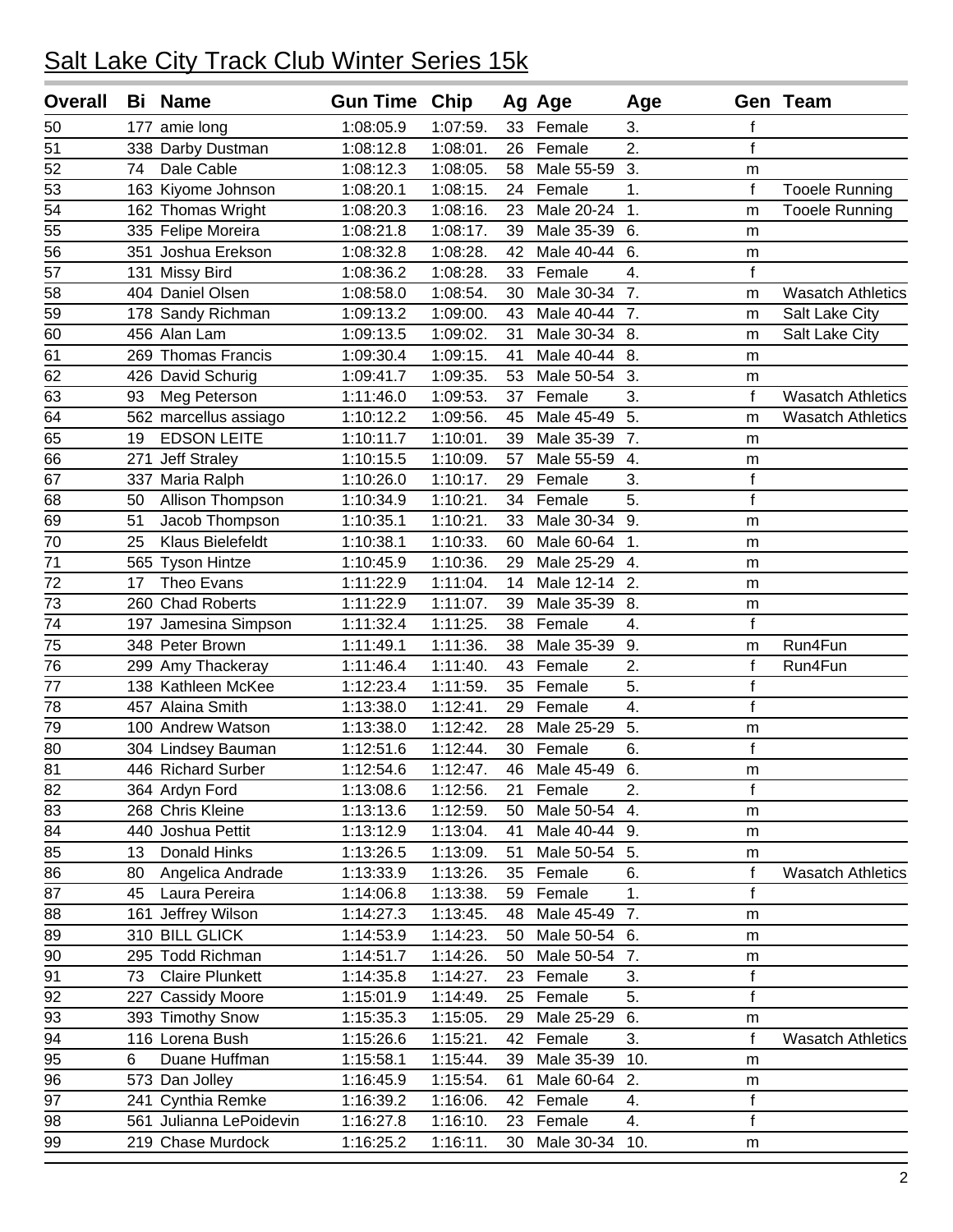| <b>Overall</b>   | Bi  | <b>Name</b>              | <b>Gun Time Chip</b> |          |    | Ag Age        | Age              |              | Gen Team                 |
|------------------|-----|--------------------------|----------------------|----------|----|---------------|------------------|--------------|--------------------------|
| 100              | 31  | Samuel Barnett           | 1:17:29.4            | 1:16:20. | 30 | Male 30-34    | 11.              | m            | <b>Tooele Running</b>    |
| 101              |     | 140 Cary Morgan          | 1:17:00.9            | 1:16:48. | 59 | Male 55-59 5. |                  | m            |                          |
| 102              |     | 347 Jaxon Allen          | 1:17:28.1            | 1:17:17. | 12 | Male 12-14 3. |                  | m            | <b>Tooele Running</b>    |
| 103              |     | 255 Sean Good            | 1:18:07.6            | 1:17:22. | 33 | Male 30-34    | 12.              | m            |                          |
| 104              |     | 314 Bram Gustin          | 1:17:58.0            | 1:17:49. | 14 | Male 12-14    | 4.               | m            |                          |
| 105              |     | 358 IRENE Call           | 1:18:18.0            | 1:18:07. | 44 | Female        | 5.               | f            |                          |
| 106              |     | 316 Travis Snel          | 1:19:16.4            | 1:18:39. | 33 | Male 30-34    | 13.              | m            |                          |
| $10\overline{7}$ |     | 321 Bert Reid            | 1:18:53.8            | 1:18:42. | 61 | Male 60-64 3. |                  | m            |                          |
| 108              | 79  | Jill Wilson              | 1:19:18.5            | 1:19:08. | 56 | Female        | 2.               | $\mathsf f$  |                          |
| 109              |     | 390 Glen Josephson       | 1:19:51.8            | 1:19:34. | 50 | Male 50-54    | 8.               | m            | Run4Fun                  |
| 110              |     | 142 Meryl Call           | 1:20:35.1            | 1:20:13. | 32 | Female        | 7.               | $\mathsf{f}$ | Salt Lake City           |
| 111              | 95  | Eric Oler                | 1:20:33.3            | 1:20:19. | 41 | Male 40-44    | 10.              | m            |                          |
| 112              |     | 362 Lucas Moskun         | 1:20:48.4            | 1:20:21. | 31 | Male 30-34    | 14.              | m            | Dingus Khan              |
| 113              |     | 130 Beth Hartung-soria   | 1:21:04.7            | 1:20:31. | 48 | Female        | 1.               | $\mathsf{f}$ |                          |
| 114              |     | 230 Christian Nunez      | 1:21:25.9            | 1:21:00. | 27 | Male 25-29 7. |                  | m            | <b>TOSH</b>              |
| 115              |     | 332 Brandon Grable       | 1:21:56.8            | 1:21:11. | 39 | Clydesdale    | 1.               | m            | Locomotion               |
| 116              |     | 223 Camille Ollis        | 1:21:35.5            | 1:21:15. | 41 | Female        | 6.               | f            | <b>TEAM RWB</b>          |
| 117              |     | 120 Morris Day           | 1:21:42.4            | 1:21:29. | 35 | Male 35-39    | 11.              | m            |                          |
| 118              |     | 258 Shena Switzer        | 1:22:11.9            | 1:21:38. | 37 | Female        | 7.               | f            |                          |
| 119              | 49  | Cathie Carlson           | 1:21:59.8            | 1:21:46. | 63 | Female        | $\overline{1}$ . | $\mathsf f$  | Run4Fun                  |
| 120              |     | 363 Bronwyn Powell       | 1:22:09.9            | 1:21:58. | 47 | Female        | 2.               | $\mathsf{f}$ |                          |
| 121              |     | 246 Josh Potter          | 1:22:20.5            | 1:22:07. | 10 | Male 11 &     | 2.               | m            | <b>Tooele Running</b>    |
| 122              |     | 563 Edward Gaul          | 1:22:27.5            | 1:22:13. | 50 | Male 50-54    | 9.               | m            |                          |
| 123              |     | 153 Katie Potter         | 1:22:35.3            | 1:22:22. | 37 | Female        | 8.               | $\mathsf{f}$ | <b>Tooele Running</b>    |
| 124              |     | 305 Angel Selis          | 1:22:48.1            | 1:22:23. | 46 | Male 45-49    | 8.               | m            | Intermountain            |
| 125              |     | 432 Black-Larry Smithee  | 1:22:32.4            | 1:22:26. | 56 | Male 55-59 6. |                  | m            | East Bay Grease          |
| 126              | 46  | JR Pereira               | 1:22:56.8            | 1:22:35. | 57 | Male 55-59    | 7.               | m            |                          |
| 127              |     | 257 KATRINA JOSEPH       | 1:22:47.4            | 1:22:36. | 53 | Female        | 1.               | $\mathbf f$  | <b>TEAM RWB</b>          |
| 128              |     | 376 Justin Ferguson      | 1:22:55.9            | 1:22:41. | 41 | Male 40-44    | 11.              | m            | Run4Fun                  |
| 129              |     | 553 Chris Lee            | 1:23:16.0            | 1:22:42. | 52 | Male 50-54    | 10.              | m            |                          |
| 130              |     | 128 Ben Chacon           | 1:23:36.1            | 1:22:57. | 39 | Clydesdale 2. |                  | m            |                          |
| 131              |     | 431 Chris Trease         | 1:23:22.2            | 1:23:01. | 47 | Male 45-49 9. |                  | m            |                          |
| 132              | 37  | Liza Birkinshaw          | 1:23:14.2            | 1:23:02. | 24 | Female        | 5.               | f            |                          |
| 133              | 441 | Jodi Pettit              | 1:23:13.6            | 1:23:05. | 42 | Female        | 7.               | f            |                          |
| 134              |     | 568 Chris Acton          | 1:23:16.6            | 1:23:06. | 58 | Male 55-59    | 8.               | m            |                          |
| 135              |     | 154 David Cowdell        | 1:23:37.1            | 1:23:10. | 15 | Male 15-19    | 4.               | m            |                          |
| 136              | 27  | David Mark Roebuck       | 1:23:24.8            | 1:23:12. | 54 | Male 50-54    | 11.              | m            |                          |
| 137              |     | 256 Greg Cunningham      | 1:23:39.1            | 1:23:21. | 47 | Male 45-49    | 10.              | m            | <b>Tooele Running</b>    |
| 138              |     | 554 Chloe Ettinger       | 1:23:36.7            | 1:23:21. | 23 | Female        | 6.               | f            |                          |
| 139              | 52  | Jeremy Checketts         | 1:23:41.5            | 1:23:26. | 43 | Male 40-44    | 12.              | m            | Run4Fun                  |
| 140              |     | 353 Andrew Rigby         | 1:24:18.8            | 1:23:33. | 32 | Male 30-34    | 15.              | m            |                          |
| 141              |     | 146 Thomas Lingard       | 1:24:13.1            | 1:23:49. | 34 | Male 30-34    | 16.              | m            |                          |
| 142              |     | 270 Jesse Moreno         | 1:24:46.2            | 1:23:59. | 56 | Male 55-59 9. |                  | m            | <b>Tooele Running</b>    |
| 143              |     | 394 Courtney HADDICK     | 1:24:37.5            | 1:24:12. | 28 | Athena        | 1.               | $\mathsf{f}$ |                          |
| 144              |     | 307 Demetrio Cabanillas  | 1:24:26.9            | 1:24:18. | 65 | Male 65-69    | 1.               | m            | <b>Wasatch Athletics</b> |
| 145              |     | 244 Blair Cox            | 1:24:42.4            | 1:24:24. | 64 | Male 60-64    | 4.               | m            |                          |
| 146              |     | 139 Kari Murray          | 1:25:12.4            | 1:24:38. | 48 | Female        | 3.               | f            |                          |
| 147              |     | 272 Emily Christensen    | 1:24:55.5            | 1:24:44. | 39 | Female        | 9.               | f            |                          |
| 148              | 5   | <b>Elizabeth Starley</b> | 1:24:54.8            | 1:24:45. | 39 | Female        | 10.              | f            | <b>TEAM RWB</b>          |
| 149              |     | 558 Sara Aupperle        | 1:25:07.5            | 1:24:47. | 34 | Athena        | 2.               | f            |                          |
|                  |     |                          |                      |          |    |               |                  |              |                          |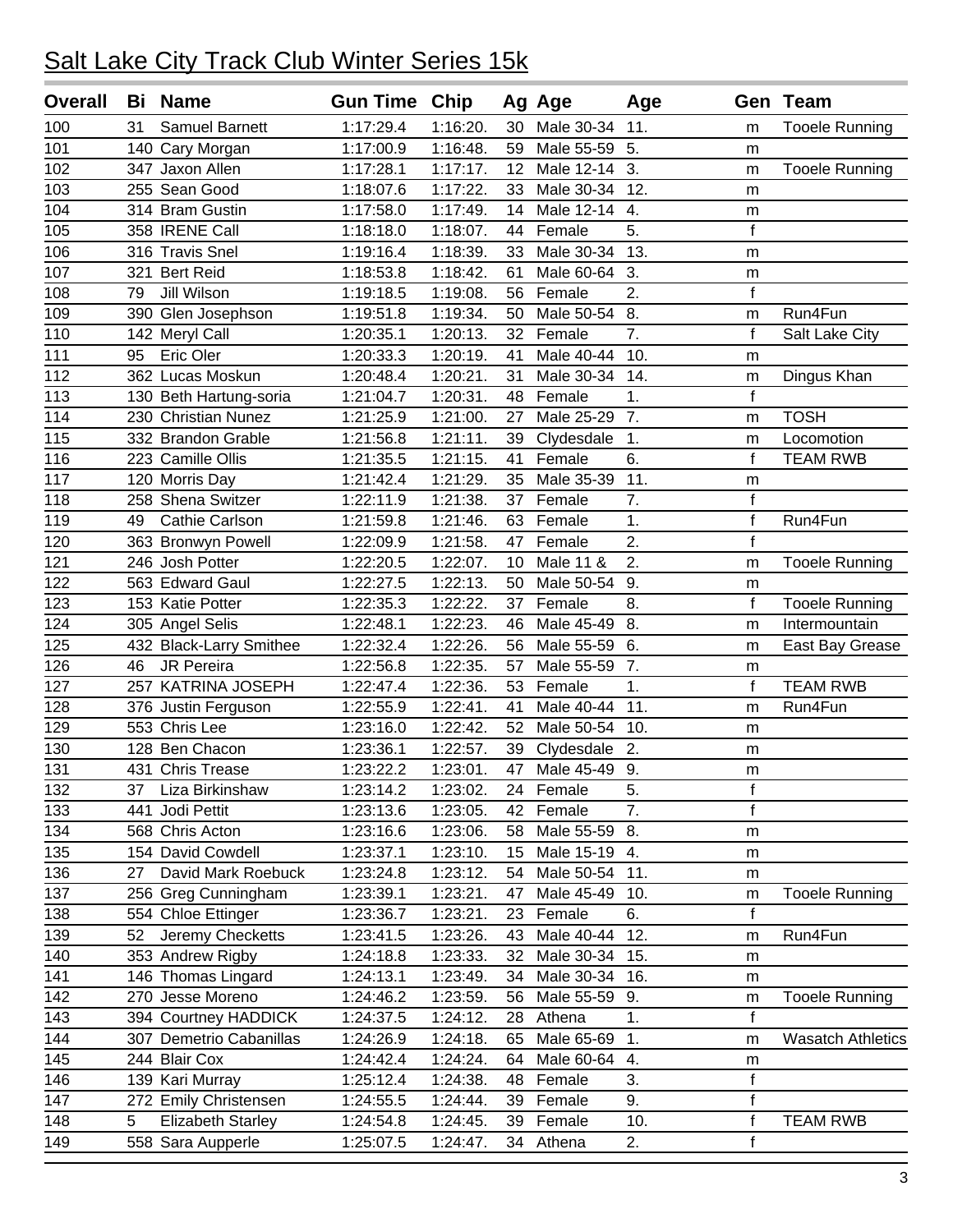| <b>Overall</b> |    | Bi Name                | <b>Gun Time Chip</b> |          |    | Ag Age     | Age |              | Gen Team              |
|----------------|----|------------------------|----------------------|----------|----|------------|-----|--------------|-----------------------|
| 150            |    | 124 Ferrin Nash        | 1:25:10.8            | 1:24:51. | 35 | Female     | 11. | f            | <b>Tooele Running</b> |
| 151            | 71 | Marie Mullen           | 1:25:12.3            | 1:24:58. | 48 | Female     | 4.  | $\mathbf{f}$ | Runagades             |
| 152            |    | 220 David Anderson     | 1:25:24.8            | 1:25:00. | 47 | Male 45-49 | 11. | m            |                       |
| 153            |    | 373 Amy Warren         | 1:25:38.2            | 1:25:07. | 38 | Female     | 12. | $\mathsf f$  |                       |
| 154            |    | 421 Carlos Mariscal    | 1:25:20.5            | 1:25:07. | 32 | Male 30-34 | 17. | m            | <b>TEAM RWB</b>       |
| 155            | 81 | Renee Jackson          | 1:25:37.1            | 1:25:30. | 51 | Female     | 2.  | $\mathsf f$  |                       |
| 156            |    | 115 Lisa Carlsen       | 1:26:11.0            | 1:25:31. | 40 | Athena     | 1.  | f            |                       |
| 157            |    | 416 Duane Haddick      | 1:26:11.8            | 1:25:35. | 59 | Male 55-59 | 10. | m            |                       |
| 158            | 86 | <b>Karen Nabity</b>    | 1:26:01.5            | 1:25:43. | 58 | Female     | 3.  | $\mathsf f$  |                       |
| 159            |    | 352 Yan Chen           | 1:26:12.4            | 1:25:52. | 31 | Female     | 8.  | f            |                       |
| 160            |    | 226 Adam George        | 1:26:32.5            | 1:26:01. | 39 | Male 35-39 | 12. | m            |                       |
| 161            |    | 107 Anna Macknight     | 1:27:33.6            | 1:26:07. | 45 | Female     | 5.  | $\mathsf{f}$ | <b>TEAM RWB</b>       |
| 162            |    | 145 Chris Gulden       | 1:26:20.1            | 1:26:08. | 42 | Male 40-44 | 13. | m            |                       |
| 163            |    | 185 Ken Spence         | 1:26:45.7            | 1:26:26. | 64 | Male 60-64 | 5.  | m            | <b>Tooele Running</b> |
| 164            |    | 238 Jason Henry        | 1:27:33.0            | 1:26:52. | 49 | Male 45-49 | 12. | m            | <b>Tooele Running</b> |
| 165            |    | 103 Chris Holmquist    | 1:28:11.3            | 1:26:54. | 59 | Male 55-59 | 11. | m            |                       |
| 166            |    | 346 Kelly Allen        | 1:27:04.8            | 1:26:54. | 44 | Female     | 8.  | f            | <b>Tooele Running</b> |
| 167            |    | 198 Dianna Tygard      | 1:27:08.5            | 1:27:00. | 59 | Female     | 4.  | f            |                       |
| 168            |    | 158 Georgiana Donavin  | 1:27:26.8            | 1:27:06. | 61 | Female     | 2.  | f            | Salt Lake City        |
| 169            |    | 379 Tama D'Angelo      | 1:27:46.2            | 1:27:15. | 46 | Female     | 6.  | $\mathsf{f}$ |                       |
| 170            |    | 444 Xavier Henry       | 1:28:00.6            | 1:27:20. | 26 | Male 25-29 | 8.  | m            | <b>Tooele Running</b> |
| 171            |    | 123 Alexandra Marquard | 1:27:40.4            | 1:27:20. | 34 | Female     | 9.  | $\mathsf{f}$ |                       |
| 172            |    | 242 Karrie Middaugh    | 1:27:49.0            | 1:27:28. | 54 | Female     | 3.  | f            | <b>Tooele Running</b> |
| 173            |    | 566 Rilee Nilsson      | 1:28:06.1            | 1:27:33. | 24 | Female     | 7.  | $\mathsf f$  |                       |
| 174            | 60 | Luke Johnson           | 1:28:27.9            | 1:27:35. | 40 | Male 40-44 | 14. | m            | Run4Fun               |
| 175            |    | 564 Tina Anderson      | 1:28:26.2            | 1:27:43. | 45 | Female     | 7.  | f            |                       |
| 176            |    | 211 Polly Harris       | 1:28:03.9            | 1:27:57. | 53 | Female     | 4.  | $\mathsf f$  | <b>BAM</b>            |
| 177            | 36 | Kimberly Brown         | 1:28:14.1            | 1:27:57. | 35 | Athena     | 3.  | f            | Salt Lake City        |
| 178            | 18 | <b>Marlin Shelley</b>  | 1:28:22.5            | 1:28:06. | 71 | Male 70-74 | 1.  | m            |                       |
| 179            |    | 134 Eric Goeller       | 1:32:44.6            | 1:28:07. | 47 | Male 45-49 | 13. | m            |                       |
| 180            |    | 298 Roger Butikofer    | 1:29:21.5            | 1:28:09. | 58 | Male 55-59 | 12. | m            |                       |
| 181            |    | 112 Hilari Jones       | 1:28:46.1            | 1:28:30. | 48 | Female     | 8.  | $\mathsf{f}$ |                       |
| 182            |    | 341 Mike Seaman        | 1:29:01.2            | 1:28:49. | 42 | Male 40-44 | 15. | m            |                       |
| 183            | 29 | Callie Stillman        | 1:29:20.9            | 1:28:59. | 34 | Female     | 10. | $\mathsf{f}$ |                       |
| 184            |    | 209 Courtney Cavalieri | 1:29:47.5            | 1:29:17. |    | 32 Female  | 11. | f            |                       |
| 185            |    | 133 James Gramse       | 1:29:45.2            | 1:29:19. | 37 | Male 35-39 | 13. | m            |                       |
| 186            |    | 399 Beatriz Santana    | 1:31:20.5            | 1:29:26. | 41 | Female     | 9.  | f            |                       |
| 187            |    | 302 Steph Payne        | 1:33:31.9            | 1:29:30. | 35 | Female     | 13. | f            |                       |
| 188            |    | 225 Jennifer George    | 1:30:06.8            | 1:29:36. | 40 | Female     | 10. | f            |                       |
| 189            |    | 389 Hannah Nay         | 1:30:09.6            | 1:29:45. | 22 | Female     | 8.  | f            |                       |
| 190            |    | 571 April Steck        | 1:30:20.1            | 1:29:52. | 48 | Female     | 9.  | $\mathsf f$  |                       |
| 191            |    | 443 Samantha Osterud   | 1:30:44.0            | 1:30:12. | 48 | Female     | 10. | f            |                       |
| 192            |    | 437 Justin Roberts     | 1:30:30.2            | 1:30:14. | 50 | Male 50-54 | 12. | m            |                       |
| 193            |    | 104 Adam Jacobsen      | 1:30:56.7            | 1:30:29. | 53 | Male 50-54 | 13. | m            | <b>Tooele Running</b> |
| 194            |    | 159 David Holt         | 1:31:16.4            | 1:30:47. | 61 | Male 60-64 | 6.  | m            |                       |
| 195            |    | 350 Sylvia Daniels     | 1:31:49.0            | 1:31:20. | 42 | Female     | 11. | f            |                       |
| 196            |    | 264 Marc Zaharias      | 1:31:46.3            | 1:31:25. | 50 | Male 50-54 | 14. | m            |                       |
| 197            |    | 191 Naomi Riches       | 1:32:15.8            | 1:31:35. | 40 | Female     | 12. | f            |                       |
| 198            |    | 208 Chioma okoro       | 1:32:09.1            | 1:31:48. | 15 | Female     | 1.  | f            |                       |
| 199            | 59 | <b>Corinne Hardy</b>   | 1:32:08.0            | 1:31:49. | 61 | Female     | 3.  | f            |                       |
|                |    |                        |                      |          |    |            |     |              |                       |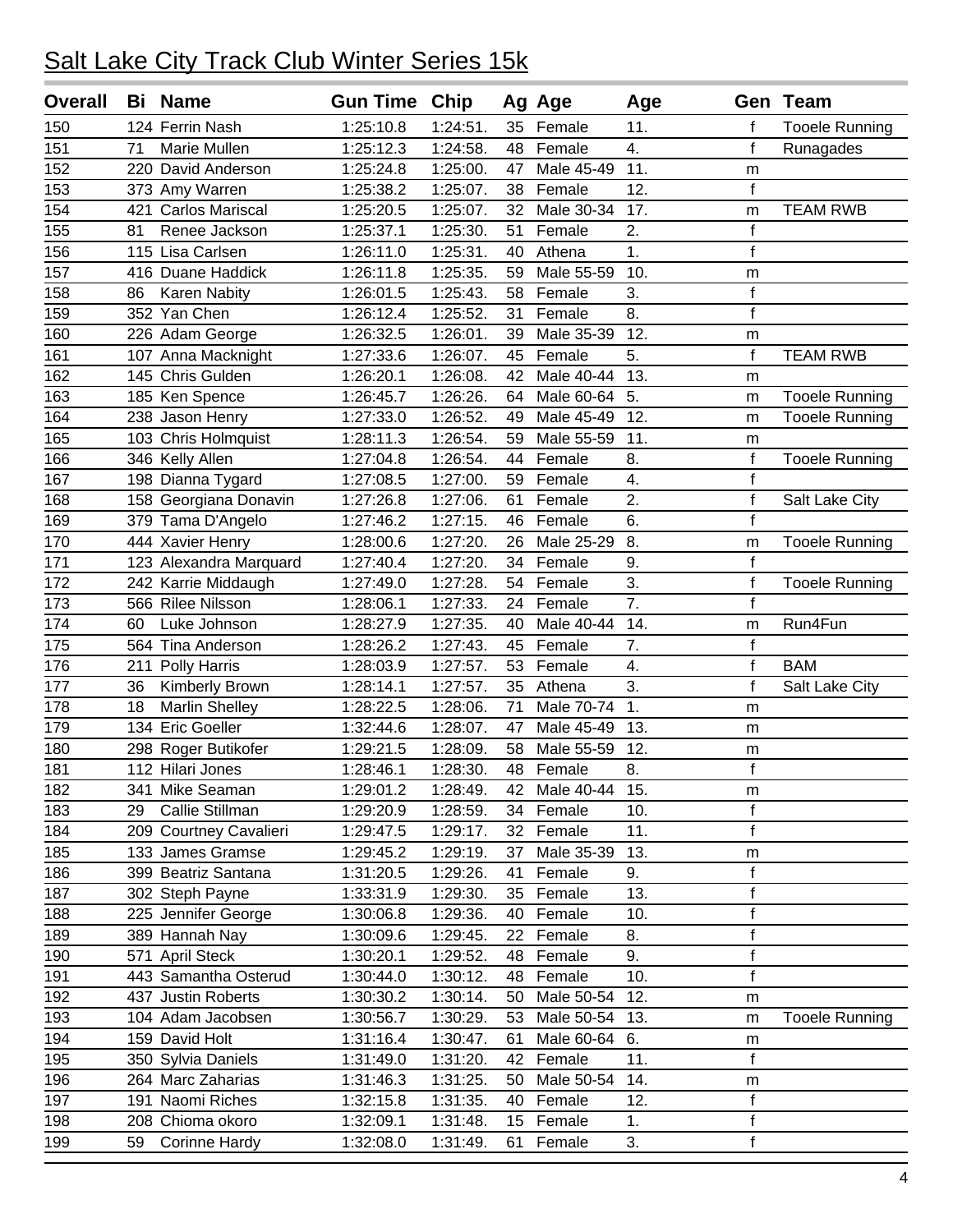| <b>Overall</b> | Bi | <b>Name</b>              | <b>Gun Time Chip</b> |          |    | Ag Age        | Age |              | Gen Team              |
|----------------|----|--------------------------|----------------------|----------|----|---------------|-----|--------------|-----------------------|
| 200            |    | 395 Joseph Mittelstaedt  | 1:31:58.9            | 1:31:54. | 42 | Male 40-44    | 16. | m            |                       |
| 201            |    | 229 Kirsten Nunez        | 1:32:24.7            | 1:31:58. | 31 | Female        | 12. | $\mathbf{f}$ | <b>TOSH</b>           |
| 202            |    | 439 George Tygard        | 1:32:22.1            | 1:32:13. | 60 | Male 60-64 7. |     | m            |                       |
| 203            |    | 236 Gabriele George      | 1:32:50.3            | 1:32:35. | 64 | Female        | 4.  | f            | <b>TEAM RWB</b>       |
| 204            |    | 320 Maria Howard         | 1:32:56.6            | 1:32:38. | 41 | Female        | 13. | f            | <b>Tooele Running</b> |
| 205            |    | 315 Macie Gustin         | 1:32:53.4            | 1:32:44. | 11 | Female 11     | 1.  | f            |                       |
| 206            |    | 249 Sara Donnelly        | 1:33:18.0            | 1:32:56. | 40 | Female        | 14. | f            |                       |
| 207            |    | 170 David Strahan        | 1:33:55.3            | 1:33:14. | 44 | Clydesdale    | 1.  | m            |                       |
| 208            |    | 417 Angelo Garcia        | 1:33:57.5            | 1:33:19. | 44 | Male 40-44    | 17. | m            | <b>Tooele Running</b> |
| 209            |    | 574 Jamie Peterson       | 1:35:13.4            | 1:34:17. | 33 | Female        | 13. | $\mathsf{f}$ | <b>Team RWB</b>       |
| 210            |    | 410 Danny Jacketta       | 1:34:42.0            | 1:34:19. | 55 | Male 55-59    | 13. | m            | Paloma's Loaves       |
| 211            |    | 448 Mark Maldonado       | 1:35:19.3            | 1:34:21. | 59 | Male 55-59    | 14. | m            |                       |
| 212            |    | 368 Brandon Jones        | 1:35:00.6            | 1:34:28. | 47 | Clydesdale    | 2.  | m            |                       |
| 213            |    | 254 Spencer Murdock      | 1:35:24.7            | 1:34:51. | 24 | Male 20-24 2. |     | m            |                       |
| 214            |    | 234 Michael Schmollinger | 1:35:48.1            | 1:35:10. | 53 | Male 50-54    | 15. | m            | <b>Tooele Running</b> |
| 215            |    | 218 Steven Chavez        | 1:35:26.8            | 1:35:15. | 33 | Male 30-34    | 18. | m            |                       |
| 216            | 43 | <b>Scott Grimes</b>      | 1:36:21.0            | 1:35:17. | 50 | Clydesdale    | 3.  | m            | <b>TEAM RWB</b>       |
| 217            | 54 | Arlo Doyle               | 1:35:59.5            | 1:35:40. | 42 | Male 40-44    | 18. | m            | <b>TEAM RWB</b>       |
| 218            |    | 157 Christine Spilker    | 1:36:09.4            | 1:35:45. | 55 | Female        | 5.  | $\mathsf{f}$ | <b>Tooele Running</b> |
| 219            |    | 210 Lance Welker         | 1:37:09.4            | 1:36:07. | 43 | Male 40-44    | 19. | m            |                       |
| 220            |    | 106 Rebecca Barley       | 1:36:46.1            | 1:36:09. | 36 | Female        | 14. | $\mathsf{f}$ |                       |
| 221            |    | 325 Justin Lucast        | 1:37:11.8            | 1:36:14. | 39 | Male 35-39    | 14. | m            |                       |
| 222            |    | 356 Paul Hansen          | 1:36:53.3            | 1:36:18. | 67 | Male 65-69    | 2.  | m            |                       |
| 223            |    | 442 MICHAEL OSTERUD      | 1:36:54.9            | 1:36:19. | 53 | Male 50-54    | 16. | m            |                       |
| 224            |    | 143 Megan Kelly          | 1:37:12.1            | 1:36:32. | 38 | Female        | 15. | $\mathsf{f}$ |                       |
| 225            |    | 245 Jesus Gomez          | 1:38:08.9            | 1:37:20. | 27 | Male 25-29    | 9.  | m            | Jigawatts             |
| 226            |    | 365 Darwin Guss          | 1:37:25.9            | 1:37:25. | 14 | Male 12-14    | 5.  | m            |                       |
| 227            |    | 247 Tracy Chorn          | 1:38:13.1            | 1:37:50. | 55 | Female        | 6.  | f            |                       |
| 228            |    | 333 Tami Searle          | 1:38:22.3            | 1:37:59. | 49 | Female        | 11. | f            | <b>Tooele Running</b> |
| 229            |    | 311 Haley Poulson        | 1:38:36.5            | 1:38:01. | 28 | Female        | 6.  | f            |                       |
| 230            |    | 150 Stella Blight        | 1:38:30.3            | 1:38:16. | 62 | Female        | 5.  | $\mathsf f$  |                       |
| 231            |    | 127 Tina Willson         | 1:38:49.6            | 1:38:26. | 40 | Female        | 15. | f            |                       |
| 232            |    | 412 Katelyn Albornoz     | 1:39:16.6            | 1:38:48. |    | 31 Female     | 14. | f            |                       |
| 233            |    | 407 Alicia Gleed Green   | 1:39:16.7            | 1:38:49. | 37 | Female        | 16. | f            |                       |
| 234            |    | 349 Brittany Curtis      | 1:39:18.2            | 1:38:49. | 34 | Athena        | 4.  | f            |                       |
| 235            | 94 | Annette Oler             | 1:39:08.6            | 1:38:55. | 41 | Athena        | 2.  | f            |                       |
| 236            |    | 286 Jonathan Cronk       | 1:39:48.6            | 1:39:10. | 27 | Male 25-29    | 10. | m            |                       |
| 237            |    | 435 Kaity Mraz           | 1:39:29.6            | 1:39:12. | 30 | Female        | 15. | f            |                       |
| 238            | 16 | Anne Evans               | 1:39:37.9            | 1:39:18. | 46 | Female        | 12. | f            |                       |
| 239            |    | 551 Ruth Bartholomew     | 1:40:24.0            | 1:39:36. | 41 | Female        | 16. | f            |                       |
| 240            |    | 287 Michael Spendlove    | 1:40:31.3            | 1:39:39. | 54 | Male 50-54    | 17. | m            |                       |
| 241            |    | 129 Hollie Brown         | 1:39:56.2            | 1:39:40. | 47 | Female        | 13. | f            |                       |
| 242            |    | 290 Maren Petersen       | 1:40:31.0            | 1:39:40. | 36 | Female        | 17. | f            |                       |
| 243            |    | 411 Sheila McWilliams    | 1:41:04.1            | 1:40:06. | 48 | Female        | 14. | f            |                       |
| 244            |    | 387 Becky Jorgensen      | 1:40:23.3            | 1:40:08. | 36 | Female        | 18. | f            |                       |
| 245            | 68 | Gary Ladle               | 1:40:18.8            | 1:40:11. | 73 | Male 70-74    | 2.  | m            |                       |
| 246            |    | 274 Mike Valles          | 1:40:34.9            | 1:40:25. | 54 | Male 50-54    | 18. | m            |                       |
| 247            |    | 453 JoAnn Vega           | 1:41:10.7            | 1:40:29. | 55 | Female        | 7.  | $\mathsf f$  | <b>Tooele Running</b> |
| 248            |    | 233 Cory Bagley          | 1:40:54.6            | 1:40:29. | 61 | Male 60-64 8. |     | m            | Intermountain         |
| 249            |    | 186 Jed Patton           | 1:41:06.0            | 1:40:30. | 40 | Male 40-44    | 20. |              |                       |
|                |    |                          |                      |          |    |               |     | m            |                       |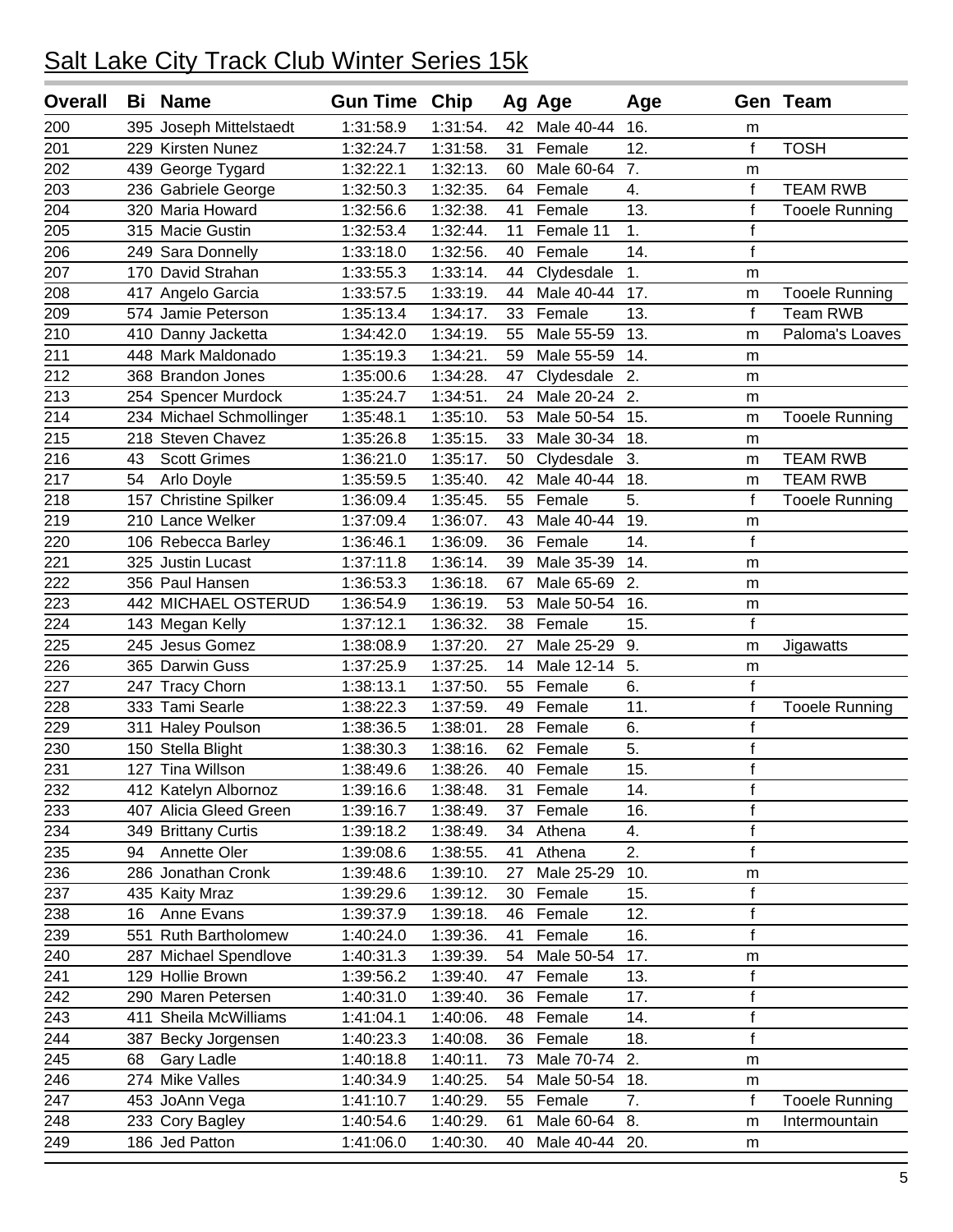| <b>Overall</b>   |    | <b>Bi</b> Name        | <b>Gun Time Chip</b> |          |    | Ag Age           | Age              |              | Gen Team                 |
|------------------|----|-----------------------|----------------------|----------|----|------------------|------------------|--------------|--------------------------|
| 250              |    | 232 Lisa Bagley       | 1:40:55.5            | 1:40:30. | 58 | Female           | 8.               | $\mathbf f$  | Intermountain            |
| 251              |    | 117 Laura Bush        | 1:40:54.0            | 1:40:31. | 16 | Female           | $\overline{2}$ . | f            | <b>Wasatch Athletics</b> |
| 252              |    | 301 Nicole Preece     | 1:41:44.2            | 1:40:58. | 35 | Female           | 19.              | f            |                          |
| 253              |    | 200 Tina Betonney     | 1:42:56.9            | 1:41:27. | 57 | Female           | 9.               | $\mathbf f$  | <b>Tooele Running</b>    |
| 254              |    | 451 Jac Ballou        | 1:41:48.2            | 1:41:34. | 42 | Male 40-44       | 21.              | m            |                          |
| 255              |    | 293 Valiant Cummings  | 1:42:18.3            | 1:41:34. | 54 | Male 50-54       | 19.              | m            |                          |
| 256              |    | 452 Heidi Ballou      | 1:41:48.0            | 1:41:34. | 41 | Female           | 17.              | f            |                          |
| 257              |    | 427 Mercedes Torrens  | 1:41:53.5            | 1:41:43. | 49 | Female           | 15.              | $\mathsf f$  | <b>TEAM RWB</b>          |
| 258              |    | 370 Amber Green       | 1:42:26.2            | 1:41:55. | 35 | Female           | 20.              | $\mathsf{f}$ |                          |
| 259              |    | 357 Jen Hansen        | 1:42:33.9            | 1:41:55. | 60 | Female           | 6.               | $\mathbf{f}$ |                          |
| 260              |    | 420 ty worthen        | 1:42:51.8            | 1:41:57. | 29 | Male 25-29       | 11.              | m            | <b>Tooele Running</b>    |
| 261              |    | 419 Shelbie Dunford   | 1:42:51.6            | 1:41:58. | 28 | Female           | 7.               | f            | <b>Tooele Running</b>    |
| 262              |    | 403 Wendy Weixler     | 1:42:26.8            | 1:42:09. | 54 | Female           | 5.               | $\mathbf f$  | Run4Fun                  |
| 263              |    | 406 Rory Bigelow      | 1:44:42.0            | 1:42:11. | 49 | Male 45-49       | 14.              | m            |                          |
| 264              | 20 | <b>Robert Lewis</b>   | 1:43:03.6            | 1:42:19. | 23 | Male 20-24       | 3.               | m            |                          |
| 265              |    | 388 JoEllen Kunz      | 1:43:17.7            | 1:42:30. | 53 | Athena           | 3.               | $\mathsf{f}$ |                          |
| 266              |    | 334 Esbeyde Rea       | 1:43:26.7            | 1:42:32. | 36 | Female           | 21.              | $\mathbf{f}$ |                          |
| 267              |    | 192 Brenda Recksiek   | 1:43:17.6            | 1:42:32. | 39 | Athena           | 5.               | f            | <b>Great Harvest</b>     |
| 268              |    | 313 Rachel Gustin     | 1:42:45.0            | 1:42:32. | 41 | Female           | 18.              | f            |                          |
| 269              | 22 | <b>Clay Carter</b>    | 1:43:46.5            | 1:43:02. | 77 | Male 75+         | 1.               | m            |                          |
| 270              |    | 326 Tammy Stevenson   | 1:44:01.8            | 1:43:35. | 49 | Athena           | 4.               | $\mathsf{f}$ |                          |
| 271              | 92 | Wendy Van De Kamp     | 1:44:24.7            | 1:44:17. | 71 | Female           | 1.               | $\mathbf{f}$ |                          |
| 272              |    | 222 Sunshine Szedeli  | 1:44:59.6            | 1:44:25. | 43 | Female           | 19.              | $\mathbf f$  | <b>TEAM RWB</b>          |
| 273              |    | 391 Nick Connor       | 1:45:03.9            | 1:44:40. | 50 | Male 50-54       | 20.              | m            |                          |
| 274              | 61 | Toni Johnson          | 1:46:27.4            | 1:45:35. | 32 | Female           | 16.              | $\mathbf{f}$ | Run4Fun                  |
| $\overline{275}$ |    | 201 Alex Addy         | 1:47:18.5            | 1:45:49. | 28 | Female           | 8.               | f            | <b>Tooele Running</b>    |
| 276              | 99 | Tera Hunter           | 1:46:43.0            | 1:45:51. | 39 | Female           | 22.              | f            |                          |
| 277              |    | 560 Joanne Sorensen   | 1:46:36.7            | 1:46:10. | 61 | Female           | 7.               | $\mathsf{f}$ |                          |
| 278              |    | 372 Patrick Johnson   | 1:47:00.0            | 1:46:16. | 36 | Male 35-39       | 15.              | m            |                          |
| 279              | 67 | Laury Fisher          | 1:47:41.9            | 1:47:12. | 74 | Female           | 2.               | $\mathsf{f}$ | Salt Lake City           |
| 280              |    | 224 Gordon Clarke     | 1:47:32.7            | 1:47:23. | 67 | Male 65-69       | 3.               | m            |                          |
| 281              |    | 366 Brenda Raguskus   | 1:48:52.1            | 1:47:52. | 36 | Female           | 23.              | $\mathsf{f}$ |                          |
| 282              |    | 181 nathan moore      | 1:48:39.7            | 1:47:56. |    | 29 Clydesdale 3. |                  | m            |                          |
| 283              | 53 | <b>Andrew Pullens</b> | 1:48:52.0            | 1:47:56. | 58 | Clydesdale 4.    |                  | m            | <b>TEAM RWB</b>          |
| 284              | 15 | <b>Teresa Taylor</b>  | 1:48:39.7            | 1:47:58. | 57 | Female           | 10.              | $\mathsf{f}$ |                          |
| 285              |    | 380 Dean Osborn       | 1:49:21.6            | 1:48:38. | 70 | Male 70-74       | 3.               | m            | Salt Lake City           |
| 286              |    | 418 Michael Sagg      | 1:49:05.8            | 1:48:49. | 42 | Male 40-44       | 22.              | m            |                          |
| 287              |    | 318 Julie Harvey      | 1:49:46.3            | 1:48:51. | 56 | Female           | 11.              | $\mathsf{f}$ |                          |
| 288              |    | 217 Jeremy Musser     | 1:49:21.4            | 1:48:56. | 42 | Male 40-44       | 23.              | m            | Trails and               |
| 289              |    | 105 Kelly Barland     | 1:49:46.3            | 1:49:16. | 40 | Female           | 20.              | $\mathsf f$  |                          |
| 290              |    | 569 Jennifer Holub    | 1:49:46.6            | 1:49:16. | 40 | Female           | 21.              | $\mathsf{f}$ |                          |
| 291              |    | 248 Trent Weibel      | 1:50:01.0            | 1:49:22. | 36 | Male 35-39       | 16.              | m            |                          |
| 292              |    | 405 Tammy Bigelow     | 1:52:19.6            | 1:49:49. | 48 | Female           | 16.              | f            |                          |
| 293              |    | 195 Kris Brunisholz   | 1:50:45.6            | 1:50:06. | 44 | Female           | 22.              | f            |                          |
|                  |    | 126 Monnica Skinner   |                      |          |    |                  | 6.               | f            |                          |
| 294<br>295       |    | 125 Corey Skinner     | 1:50:59.9            | 1:50:10. | 51 | Female           |                  |              | Run4Fun<br>Run4Fun       |
|                  |    |                       | 1:51:00.3            | 1:50:10. | 51 | Male 50-54       | 21.              | m            |                          |
| 296              |    | 182 Jenny Edmondson   | 1:50:36.8            | 1:50:14. | 37 | Athena           | 6.               | $\mathsf{f}$ | <b>Tooele Running</b>    |
| 297              |    | 398 Lindsay Griffin   | 1:51:01.6            | 1:50:24. | 37 | Athena           | 7.               | $\mathsf{f}$ |                          |
| 298              | 10 | Kassandra Ramirez     | 1:51:25.9            | 1:50:56. | 16 | Female           | 3.               | $\mathsf{f}$ | Ramirez squad            |
| 299              |    | 455 Chrysa Zachary    | 1:52:09.5            | 1:51:31. | 39 | Female           | 24.              | f            |                          |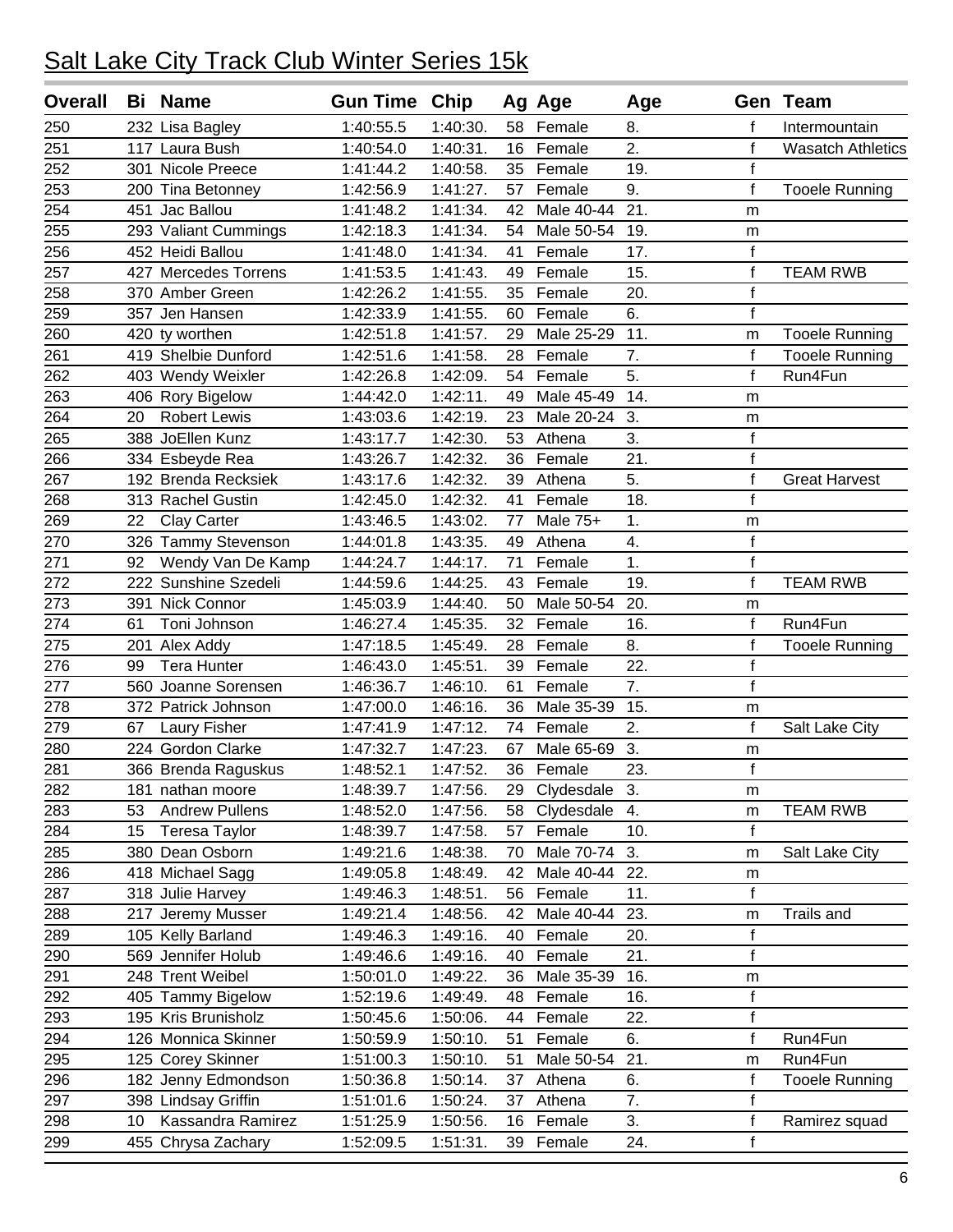| <b>Overall</b> | Bi  | <b>Name</b>            | <b>Gun Time Chip</b> |          |    | Ag Age     | Age              |              | Gen Team              |
|----------------|-----|------------------------|----------------------|----------|----|------------|------------------|--------------|-----------------------|
| 300            |     | 559 Khalid Alqusmul    | 1:52:08.6            | 1:52:03. | 32 | Male 30-34 | 19.              | m            |                       |
| 301            |     | 434 Michele Miller     | 1:52:40.4            | 1:52:07. | 39 | Female     | 25.              | $\mathbf{f}$ |                       |
| 302            | 33  | Annika Schwartz        | 1:52:49.1            | 1:52:37. | 19 | Female     | 4.               | $\mathbf{f}$ | <b>TEAM RWB</b>       |
| 303            | 32  | Jon Schwartz           | 1:52:49.7            | 1:52:38. | 50 | Clydesdale | 5.               | m            | <b>TEAM RWB</b>       |
| 304            |     | 328 Anne McKenzie      | 1:53:53.3            | 1:53:06. | 26 | Athena     | 8.               | f            |                       |
| 305            |     | 113 Jody Bell          | 1:55:27.2            | 1:54:35. | 39 | Female     | 26.              | f            |                       |
| 306            | 82  | <b>Penny Phillips</b>  | 1:55:48.2            | 1:55:19. | 53 | Female     | 7.               | f            | Dysfunctional         |
| 307            | 62  | Ann Kutterer           | 1:56:01.7            | 1:55:34. | 50 | Female     | 8.               | f            |                       |
| 308            |     | 329 Kellie Colunga     | 1:57:12.5            | 1:56:25. | 46 | Female     | 17.              | f            |                       |
| 309            |     | 291 Devri Jensen       | 1:57:13.3            | 1:56:26. | 33 | Female     | 17.              | $\mathbf{f}$ |                       |
| 310            |     | 330 Justin Colunga     | 1:57:17.9            | 1:56:30. | 44 | Male 40-44 | 24.              | m            |                       |
| 311            | 26  | Kenny Coleman          | 1:57:34.0            | 1:56:37. | 46 | Clydesdale | 6.               | m            | <b>TEAM RWB</b>       |
| 312            | 111 | <b>Steven Martinez</b> | 1:57:06.1            | 1:56:42. | 40 | Male 40-44 | 25.              | m            |                       |
| 313            |     | 231 JENNIFER LUFT      | 1:58:21.9            | 1:57:05. | 51 | Female     | 9.               | $\mathsf{f}$ |                       |
| 314            |     | 147 Denise Checketts   | 1:58:21.9            | 1:57:05. | 58 | Female     | 12.              | f            | <b>TEAM RWB</b>       |
| 315            | 87  | <b>Richard Murray</b>  | 1:59:11.1            | 1:57:58. | 53 | Male 50-54 | 22.              | m            |                       |
| 316            |     | 135 Lisa Hancock       | 2:00:48.6            | 1:58:26. | 48 | Female     | 18.              | f            | Recovery              |
| 317            |     | 205 Lacee Hayes        | 1:58:54.7            | 1:58:26. | 32 | Female     | 18.              | f            | Forkin Mollys         |
| 318            |     | 183 Glen Koga          | 1:59:35.3            | 1:58:49. | 72 | Male 70-74 | $\overline{4}$ . | m            |                       |
| 319            |     | 118 Nadia Bills        | 1:59:17.5            | 1:58:56. | 29 | Athena     | 9.               | $\mathsf{f}$ |                       |
| 320            |     | 392 Ashley Rieth       | 1:59:18.6            | 1:59:09. | 23 | Female     | 9.               | f            |                       |
| 321            | 11  | Joaquin Ramirez        | 1:59:53.8            | 1:59:23. | 13 | Male 12-14 | 6.               | m            | Ramirez Squad         |
| 322            | 64  | Shannon Kramer         | 2:00:58.2            | 1:59:58. | 41 | Female     | 23.              | $\mathsf{f}$ |                       |
| 323            | 160 | Sheyla Holt            | 2:00:49.6            | 2:00:02. | 47 | Athena     | 5.               | $\mathbf f$  |                       |
| 324            |     | 409 Caroline Jacketta  | 2:00:53.6            | 2:00:11. | 21 | Female     | 10.              | f            | Paloma's Loaves       |
| 325            |     | 556 Jaclyn Rawson      | 2:00:53.7            | 2:00:25. | 39 | Female     | 27.              | $\mathbf{f}$ |                       |
| 326            |     | 361 Kayden Schutz      | 2:00:37.3            | 2:00:31. | 11 | Male 11 &  | 3.               | m            | Run4Fun               |
| 327            |     | 239 Tammy Henry        | 2:01:17.7            | 2:00:31. | 47 | Female     | 19.              | $\mathsf{f}$ | <b>Tooele Running</b> |
| 328            |     | 360 Kayla Schutz       | 2:00:45.3            | 2:00:38. | 32 | Athena     | 10.              | $\mathsf{f}$ | Run4Fun               |
| 329            |     | 173 Sabra Gubler       | 2:01:32.2            | 2:00:49. | 41 | Female     | 24.              | $\mathsf{f}$ | <b>Tooele Running</b> |
| 330            |     | 174 Heather Jewett     | 2:01:32.2            | 2:00:50. | 38 | Female     | 28.              | f            | <b>Tooele Running</b> |
| 331            |     | 381 Kristin Osborn     | 2:01:35.4            | 2:00:51. |    | 69 Female  | 1.               | f            | Salt Lake City        |
| 332            |     | 459 Karin Allen        | 2:01:40.3            | 2:01:04. | 55 | Female     | 13.              | f            | <b>Wendy Schmidt</b>  |
| 333            | 47  | Lindsey Fitzgerald     | 2:01:25.0            | 2:01:17. | 30 | Female     | 19.              | f            |                       |
| 334            |     | 458 Wendy Schmidt      | 2:02:17.6            | 2:01:41. | 50 | Female     | 10.              | f            |                       |
| 335            |     | 235 Lisa Schmollinger  | 2:03:30.6            | 2:02:49. | 52 | Female     | 11.              | f            | <b>Tooele Running</b> |
| 336            | 28  | Kathleen Berry         | 2:03:30.6            | 2:02:49. | 45 | Female     | 20.              | f            | <b>Tooele Running</b> |
| 337            | 39  | Natalie Goodwin        | 2:03:01.9            | 2:02:50. | 44 | Female     | 25.              | f            |                       |
| 338            | 21  | <b>Chris Lewis</b>     | 2:05:44.5            | 2:05:03. | 67 | Male 65-69 | 4.               | m            |                       |
| 339            | 97  | Julie Randazzo         | 2:06:52.7            | 2:06:34. | 59 | Female     | 14.              | f            |                       |
| 340            | 98  | Jean Carlston          | 2:06:52.9            | 2:06:34. | 58 | Female     | 15.              | $\mathsf f$  |                       |
| 341            |     | 196 Hank Brunisholz    | 2:07:48.5            | 2:07:10. | 16 | Male 15-19 | 5.               | m            |                       |
| 342            |     | 430 Janet Rogers       | 2:07:41.9            | 2:07:25. | 64 | Female     | 8.               | f            |                       |
| 343            | 30  | <b>Camerin Russell</b> | 2:08:32.4            | 2:08:10. | 33 | Athena     | 11.              | f            |                       |
| 344            | 42  | James Burlingham       | 2:08:50.3            | 2:08:21. | 78 | Male 75+   | 2.               | m            |                       |
| 345            | 55  | <b>Arion Doyle</b>     | 2:09:17.6            | 2:09:07. | 14 | Male 12-14 | 7.               | m            | <b>TEAM RWB</b>       |
| 346            | 12  | Nancy Linky            | 2:10:12.4            | 2:09:40. | 73 | Female     | 3.               | f            |                       |
| 347            |     | 215 Brooke Heare       | 2:11:09.5            | 2:10:42. | 35 | Female     | 29.              | f            | Forkin Mollys         |
| 348            |     | 250 Kathryn Webster    | 2:12:19.1            | 2:11:46. | 69 | Female     | 2.               |              |                       |
| 349            | 78  | Jade Kelley            | 2:12:53.5            | 2:12:22. | 57 | Female     | 16.              | f            | Run4Fun               |
|                |     |                        |                      |          |    |            |                  |              |                       |